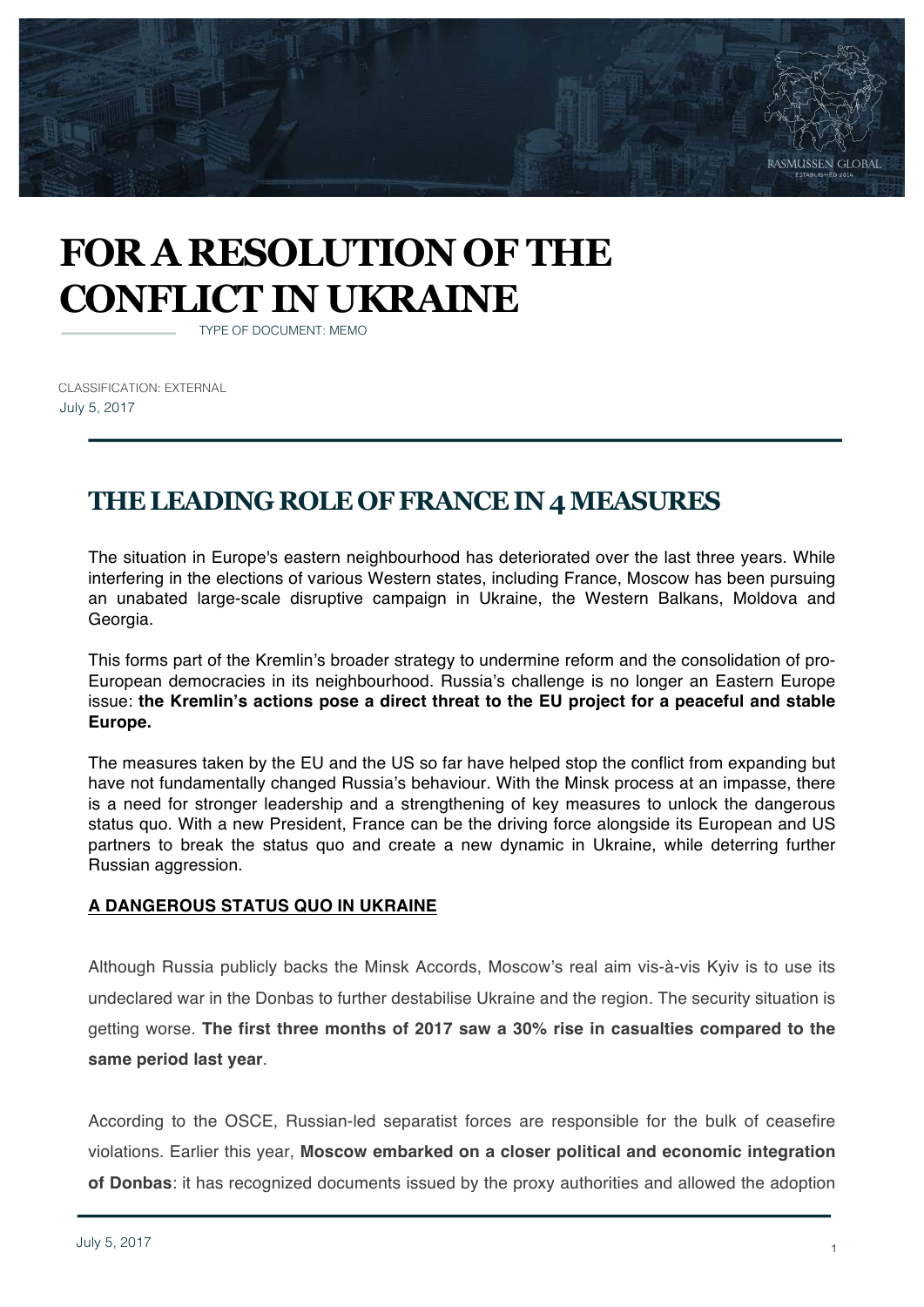of the rouble as a local currency. The Kremlin has also supported moves by the local rebels to expropriate Ukrainian-owned factories in the region and has started supplying coal and iron ore to keep these enterprises running.

In this context, and unless the security situation improves, implementing the political provisions of the Minsk agreements is currently politically impossible for Kyiv. Holding elections in such conditions would replicate the disastrous 2015 Crimea referendum, where fear and threats had prevailed. Overall, reports from Moscow show that the Russians are digging in and do not see any reason under the current circumstances to change course or become a more predictable power in Europe.

### **THE REFORM EFFORT GOES ON**

In spite of the ongoing war fuelled by the Kremlin, Ukraine has pursued the largest transformation of its economy and institutions since gaining independence in 1991. After a cumulative GDP decline of almost 17% in 2014-15, **the economy has stabilised, growing by 4% in the last quarter of 2016**. The business environment is improving, with a pioneering online registry of all property owners, simplified business and permits registration, as well as a transparent electronic public procurement system. In the World Bank's Doing Business scoring, Ukraine climbed more than 30 places and aims to reach the top 40 in the next two years.

**The IMF continues to support Kyiv on its reform path and fiscal stabilisation.** In 2017, in agreement with the Fund, Ukraine will overhaul its pension system and go forward with land privatisation. The Deep and Comprehensive Free Trade Agreement with the EU, provisionally applied since January 2016, **has already boosted commerce with Europe by 7.5%, opening up Ukraine's market of 40 million-plus people to EU companies**.

Ukraine's economic recovery would naturally be impossible without a **systematic fight against corruption**. Old police units were replaced by a new national police; more than 80 unprofitable and oligarch-held banks were closed, while at the same time the energy market was liberalised, reducing opportunities for corrupt practices. New anti-corruption institutions are in place and **an e-declaration of all incomes and assets obliges more than 800,000 public officials - including the president and MPs - to publicly disclose their finances**. This June, Ukrainians will enter the Schengen zone visa-free, after the government overhauled its borders and migration management systems, aligning them with EU standards.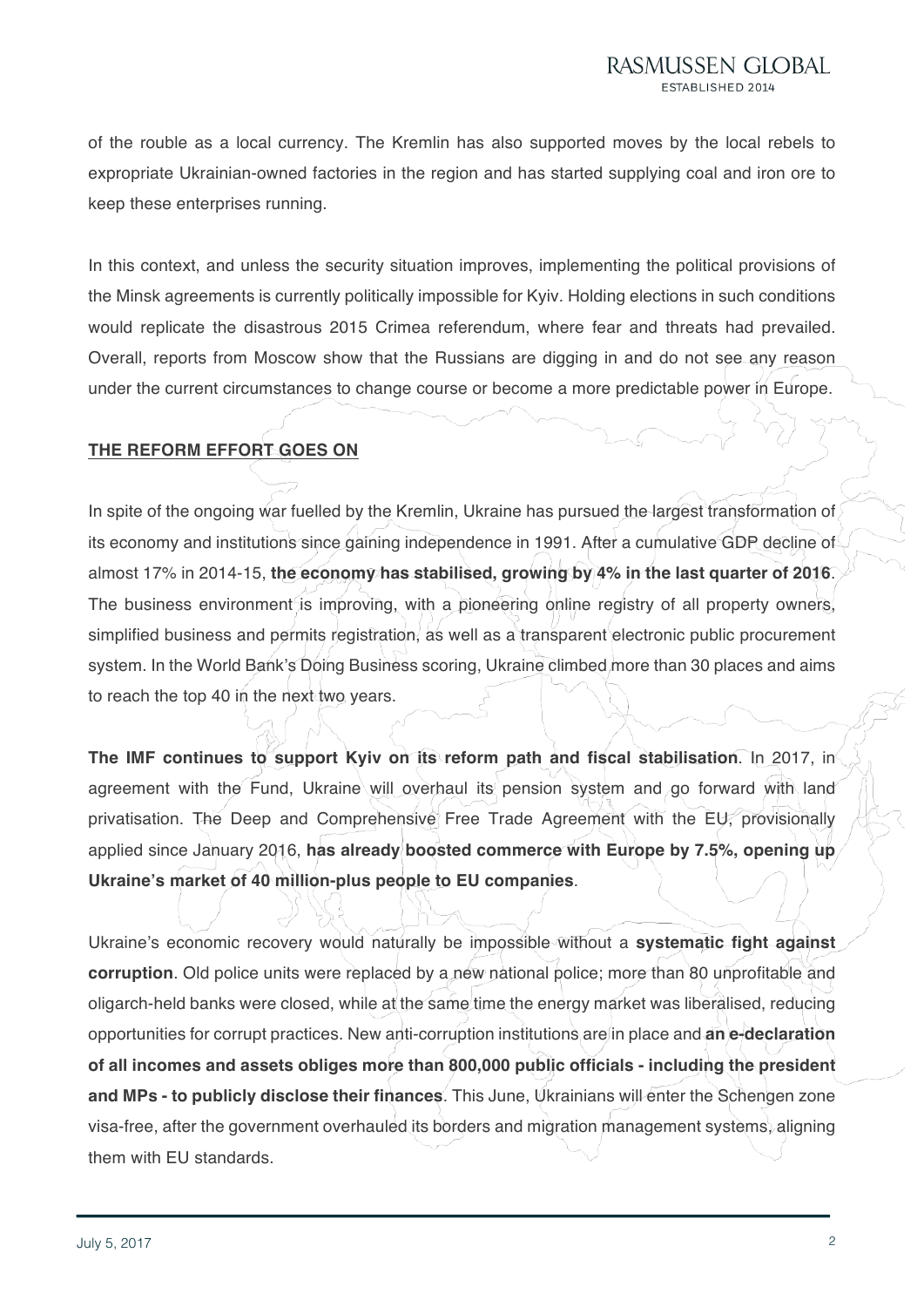#### **THE FAILURE OF A PRO-EUROPEAN UKRAINE WOULD BE A FAILURE FOR EUROPE**

To preserve the progress achieved to date and stabilise Eastern Europe, it is vital that a post-Maidan, pro-European reformist Ukraine stays the course and is supported by its European partners despite Russia's intensifying aggression.

It would be imprudent to assume that the current status quo – while not solving the conflict – could bring about a modicum of stability. **If the deteriorating situation remains unaddressed, growing security and nationalist pressures will render Kyiv even more vulnerable to Russian destabilisation and subversion.** Ukraine falling back into Moscow's fold would be a further blow to stability for the EU.

First, it would bring an already resurgent Russia – which continues to issue nuclear threats to the West – even closer to the EU. Border tensions, subversion and the continuing undermining of our institutions would thus become even easier for Moscow.

Second, **such a move would be resisted by a majority of Ukrainians**, and **would likely provoke a political crisis in Kyiv and an even bloodier conflict**, with potentially millions of displaced people right on the EU's eastern border. There are already more than one million internally displaced people in Ukraine; how a weakened or pro-Kremlin government would manage the displaced and avoid an exodus towards Europe will be a real unknown.

Besides these imminent security risks, the EU's soft power stands to suffer if Ukraine fails. While Ukraine is not going to be a member of the  $EU$  any time soon, it is an indivisible part of the European project. A **failed Ukraine would be a significant blow to European values and to the soft-power transformative role that the Union has played for decades, and it will cement the EU's inward turn**.

#### **THE NEED FOR NEW LEADERSHIP AND MEASURES TO STABILISE THE SITUATION**

In tandem with Berlin, France has been leading the efforts to resolve the conflict in Ukraine through the Normandy Format. However, efforts to date have shown their limits. With Germany distracted by the upcoming elections and with Russia's creeping annexation of the Donbas advancing day by day, **there is both an opportunity and a need to inject stronger leadership**.

Under the new French President, the Paris-Berlin relationship will likely be reinvigorated on several fronts including the Eurozone economy and European defence. However, Ukraine should be part of this reinvigorated relationship. **France's leading role in addressing the root cause of the current souring of the West's relations with Moscow – the war in Ukraine – would complement and enhance western efforts to date**.

In fact, with the UK soon leaving the EU, France stands as the de-facto sole nuclear power in the EU and the EU's only permanent member of the UN Security Council. It has more troops deployed in more theatres than any other EU member. As such it has a position of leverage.